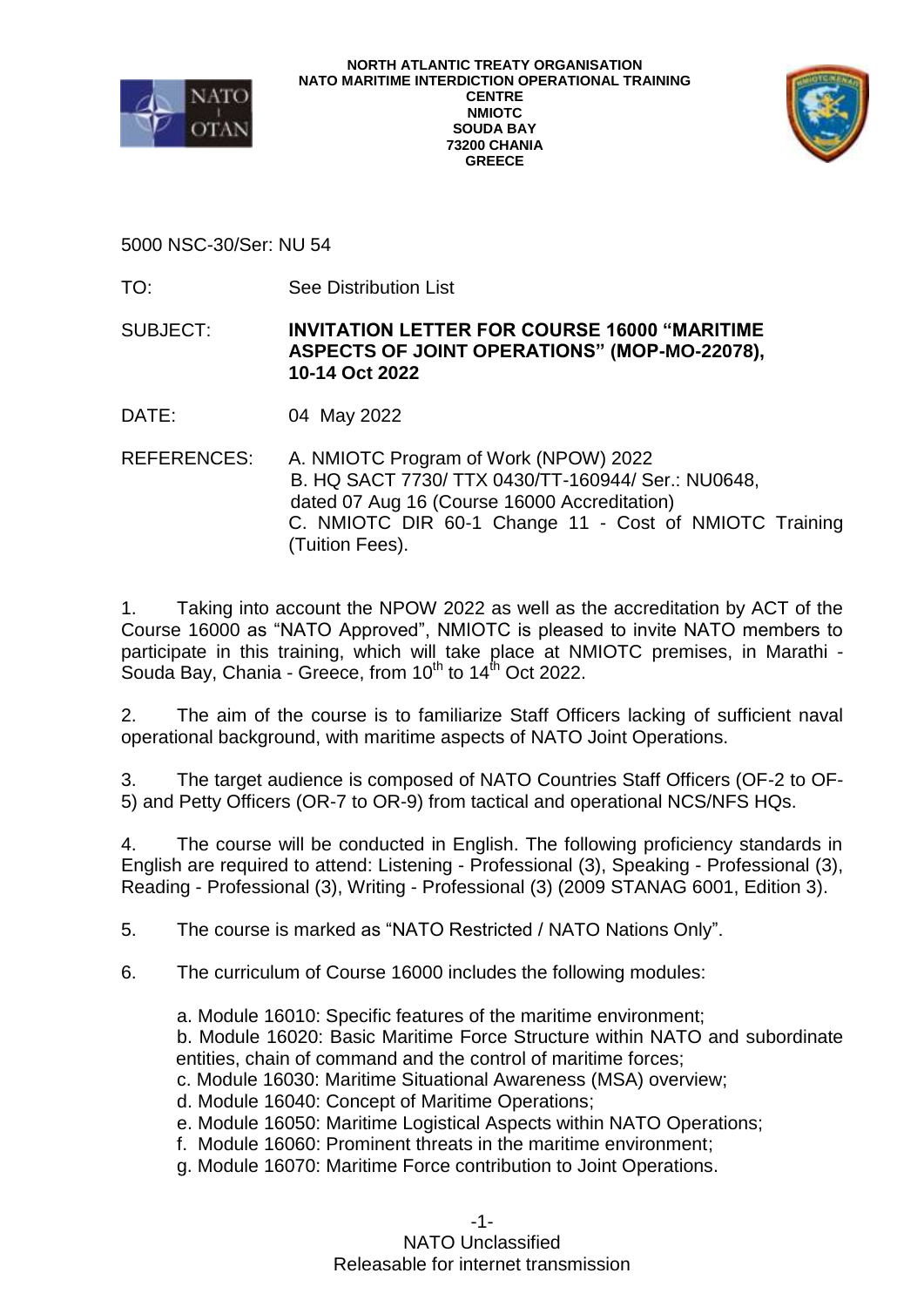**NOTE:** A detailed agenda will be included in the Joining Instructions which will be released in due time.

7. In order to graduate and acquire the relevant certificate, the participants must attend at least 85% of the module classes of the course.

8. The tuition fees of the course is **430 €** per participant. Comprehensive payment instructions can be found in Enclosure 1.

9. The course will start on **Monday, 10 Oct and will end on Friday, 14 Oct 2022**, with a daily training period from 08:30 to 14:30. Comprehensive administrative instructions can be found in Enclosure 1.

10. With the current COVID-19 situation, due to the Greek de-escalation plan and the preventive and protective measures that have been implemented, it is determined that it is possible to execute this course. When registration closes, we will evaluate if this is still valid. Participants who are registered will be updated by e-mail regarding any measures towards COVID-19 that must be undertaken, which may include cancellation of the course.

11. For organizational purposes, candidates are kindly requested to register **no later than (NLT) Monday, 05 Sep 2022**. Registration should be made on NMIOTC's official website<https://nmiotc.nato.int/join-us/individual-application-form/>

12. Event details can be found on the Education and Training Opportunities Catalogue (ETOC [https://e-itep.act.nato.int/Guest/ETOCindex.aspx,](https://e-itep.act.nato.int/Guest/ETOCindex.aspx) Course Code: MOP-MO-22078), or through the NMIOTC official website at [www.nmiotc.nato.int.](http://www.nmiotc.nato.int/) 

- 13. NMIOTC Points of Contact (POCs):
	- a. **Course Director**: Lt. Cdr Andrei Scripca ROU(N) Phone: +30 28210 85727, Fax: +30 28210 85702 e-mail: [scripcaa@nmiotc.nato.int](mailto:scripcaa@nmiotc.nato.int)
	- b. **Registration POC**: Lt. Cdr Konstantinos Papanastasis GRC(N) Phone: +30 28210 85710, Fax: +30 28210 85702 e-mail: [papanastasisk@nmiotc.nato.int,](mailto:papanastasisk@nmiotc.nato.int) [studentadmin@nmiotc.nato.int](mailto:studentadmin@nmiotc.nato.int)

 Charalampos Thymis Commodore GRC (N) Commandant NMIOTC

ENCLOSURES: 1. Administrative Instructions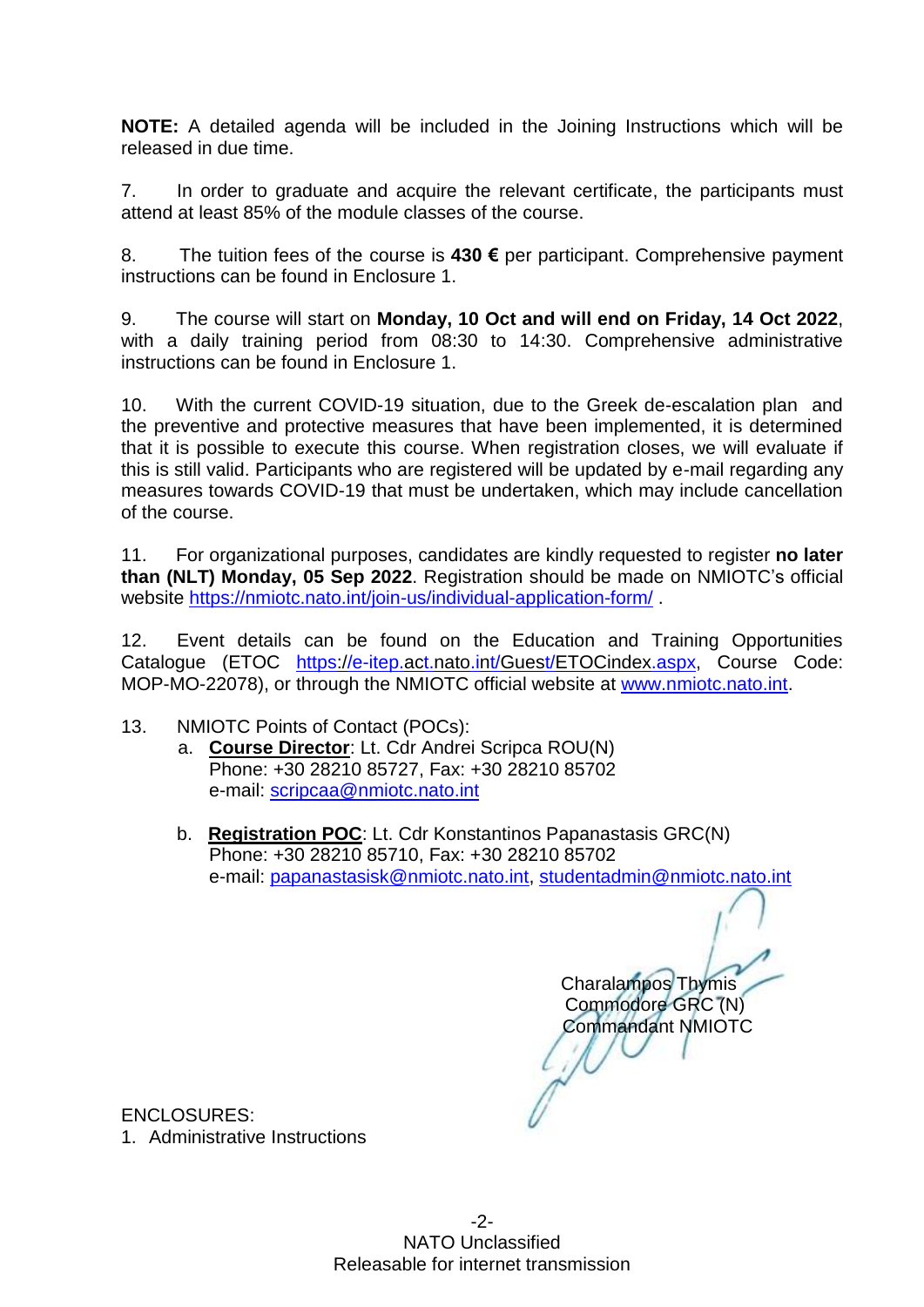ENCLOSURE 1 TO: 5000 NSC-30/SER:NU 54 DATED: 04 Apr 22

## **ADMINISTRATIVE INSTRUCTIONS**

1. **Location:** NMIOTC is located on the Akrotiri peninsula near the city of Chania in the north-western part of Crete. The destination airport is Chania International Airport "Ioannis Daskalogiannis" (airport code: CHQ). Distance from the city of Chania to NMIOTC is 20 km and from the airport to NMIOTC is 9 km. The following map provides orientation and general driving directions from the city of Chania to NMIOTC.



2. **Registration:** You are kindly requested to submit your Application Form through NMIOTC official website <https://nmiotc.nato.int/join-us/individual-application-form/>**,** within the given deadlines. Applications submitted after the specified deadlines may not be accepted. All applicants will receive an instant confirmation message. However the final confirmation will be provided after the process and acceptance of the application. It is advised not to proceed to travel arrangements before the final confirmation.

3. **Visa Requirement:** Participants or their national authorities are responsible for visa arrangements. Participants are advised to contact the proper diplomatic agencies for up to date information, well in advance. It is the individual's responsibility to obtain his/her visa and to have proper travel and medical documentation. Hellenic Ministry of Foreign Affairs website [\(www.mfa.gr\)](http://www.mfa.gr/) provides relevant visa information requirements. NMIOTC will provide a Visa Support Letter, if requested.

4. **Tuition Fee:** The cost for the Course 16000 is **430 €** per person. The fee includes daily transportation from Chania city centre to NMIOTC and back during the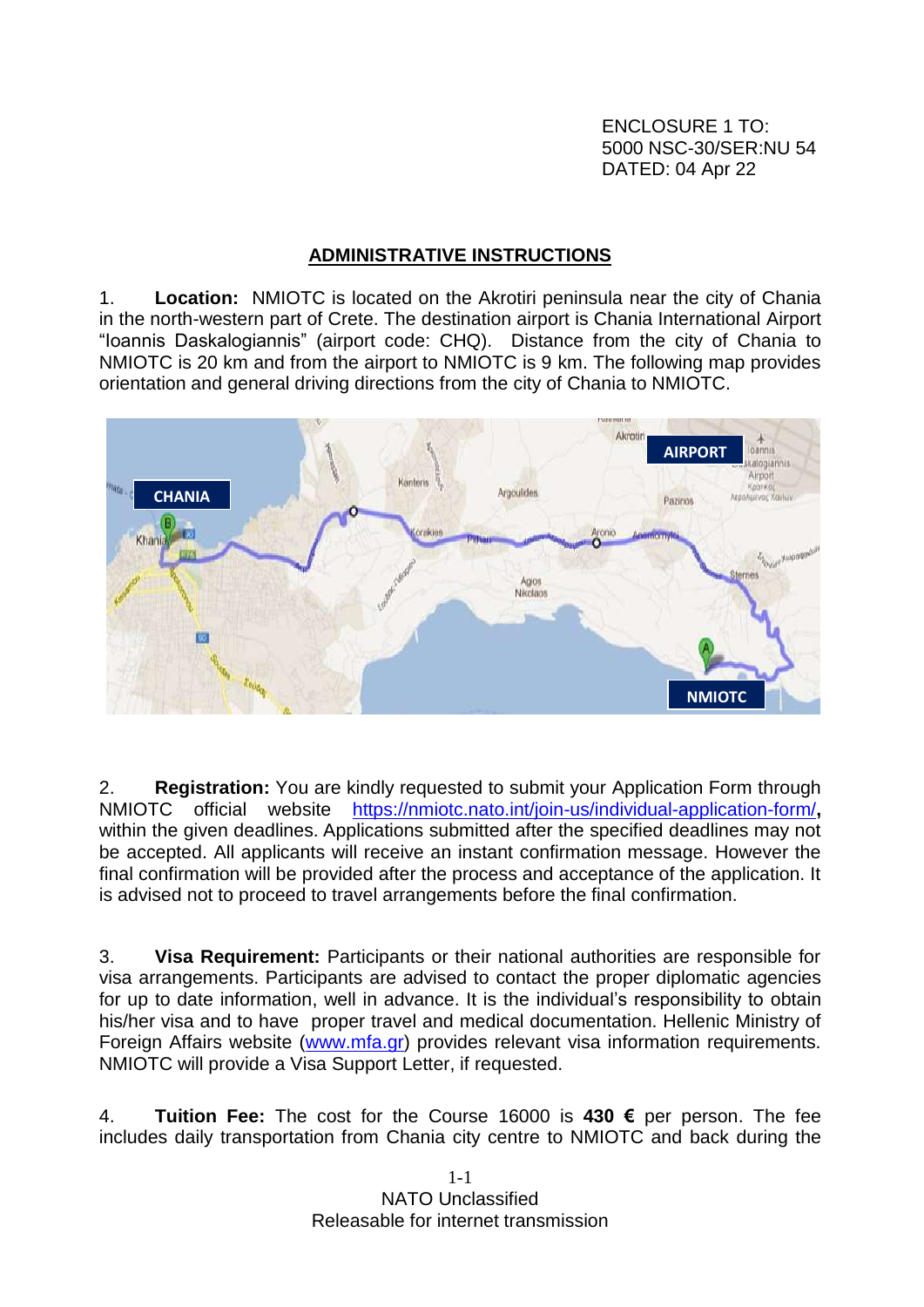Course days. Full payment for tuition must be made to NMIOTC's Financial Officer on the first day of the course in cash or by credit card or by bank deposit to the NMIOTC bank account:

| <b>IBAN Number:</b> | GR 38 0110 4940 0000 4945 4001 048 |
|---------------------|------------------------------------|
| Swift BIC:          | ETHN GRAA                          |
| Bank Name:          | <b>National Bank of Greece</b>     |

**Note:** A direct link for credit card payment can be sent to participants email address to complete payment procedure before events start date. Bank deposit must be executed no later than 3 working days prior to the start of the event. The relevant paperwork must be forwarded to the Budget & Finance officer's e-mail: [kladosa@nmiotc.nato.int.](mailto:kladosa@nmiotc.nato.int) NMIOTC will cover only the expenses that the National Bank of Greece may charge for transactions and not any potential charges of other third party banks that may be used as facilitators.

5. **Dress Code:** Participants should wear Battle Dress Uniform (BDU) or National equivalent throughout the course, as well as during the Graduation Ceremony.

6. **Meals**: A small canteen is available within the NMIOTC main building that will provide snacks for a nominal cost. Participants who would like to have lunch while at NMIOTC must make their own arrangements as NMIOTC does not provide this service.

7. **Accommodation:** Participants are responsible to arrange their own accommodation as there is no accommodation facilities on the Centre's premises. NMIOTC can provide guidance / assistance, if requested. Hotels near Chania city centre are highly recommended for transportation purposes. The list of recommended hotels in Chania offering special prices for participants who book directly with each hotel by e-mail using the code **"NMIOTC Guest"** including breakfast and internet connection, is as follows:

AKALI 4\* hotel [www.akali-hotel.gr.](http://www.akali-hotel.gr/) (promotional code "NMIOTC 22") via hotel's online booking platform.

E-mail: [info@akali-hotel.gr](mailto:info@akali-hotel.gr) Τel: [\(+30\) 28210 9](tel:%2B30%202821038600)2872.

KYDON 4\* hotel [www.kydon-hotel.com](file://nunmisv-apps/Outgoing_Documents/Users/m.woolley/AppData/Local/Microsoft/Windows/Temporary%20Internet%20Files/Content.Outlook/Local%20Settings/Temporary%20Internet%20Files/Content.Outlook/Local%20Settings/Temporary%20Internet%20Files/Content.Outlook/Local%20Settings/Temporary%20Internet%20Files/AppData/Local/Microsoft/Windows/Temporary%20Internet%20Files/lytrase/Local%20Settings/Temporary%20Internet%20Files/Content.Outlook/Local%20Settings/Temporary%20Internet%20Files/vougioukasg/Local%20Settings/Temporary%20Internet%20Files/sampanisk/Local%20Settings/Temporary%20Internet%20Files/Content.Outlook/Local%20Settings/Temporary%20Internet%20Files/Content.Outlook/UZHVFRKX/www.kydon-hotel.com) (promotional code "NMIOTC 22") via hotel's online booking platform.

E-mail: [info@kydon-hotel.gr](mailto:info@kydon-hotel.gr) Tel.: (+30) 28210 52280.

SAMARIA 4\* hotel [www.samariahotel.gr](http://www.samariahotel.gr/) (promotional code "NMIOTC 22") via hotel's online booking platform.

E-mail: [reservations@samariahotel.gr](mailto:reservations@samariahotel.gr) Τel.: [\(+30\) 28210 38600.](tel:%2B30%202821038600)

ARKADI 3\* hotel [www.arkadi-hotel.gr](http://www.arkadi-hotel.gr/) E-mail: [info@arkadi-hotel.gr](mailto:info@arkadi-hotel.gr) Τel: [\(+30\) 28210 9](tel:%2B30%202821038600)0181.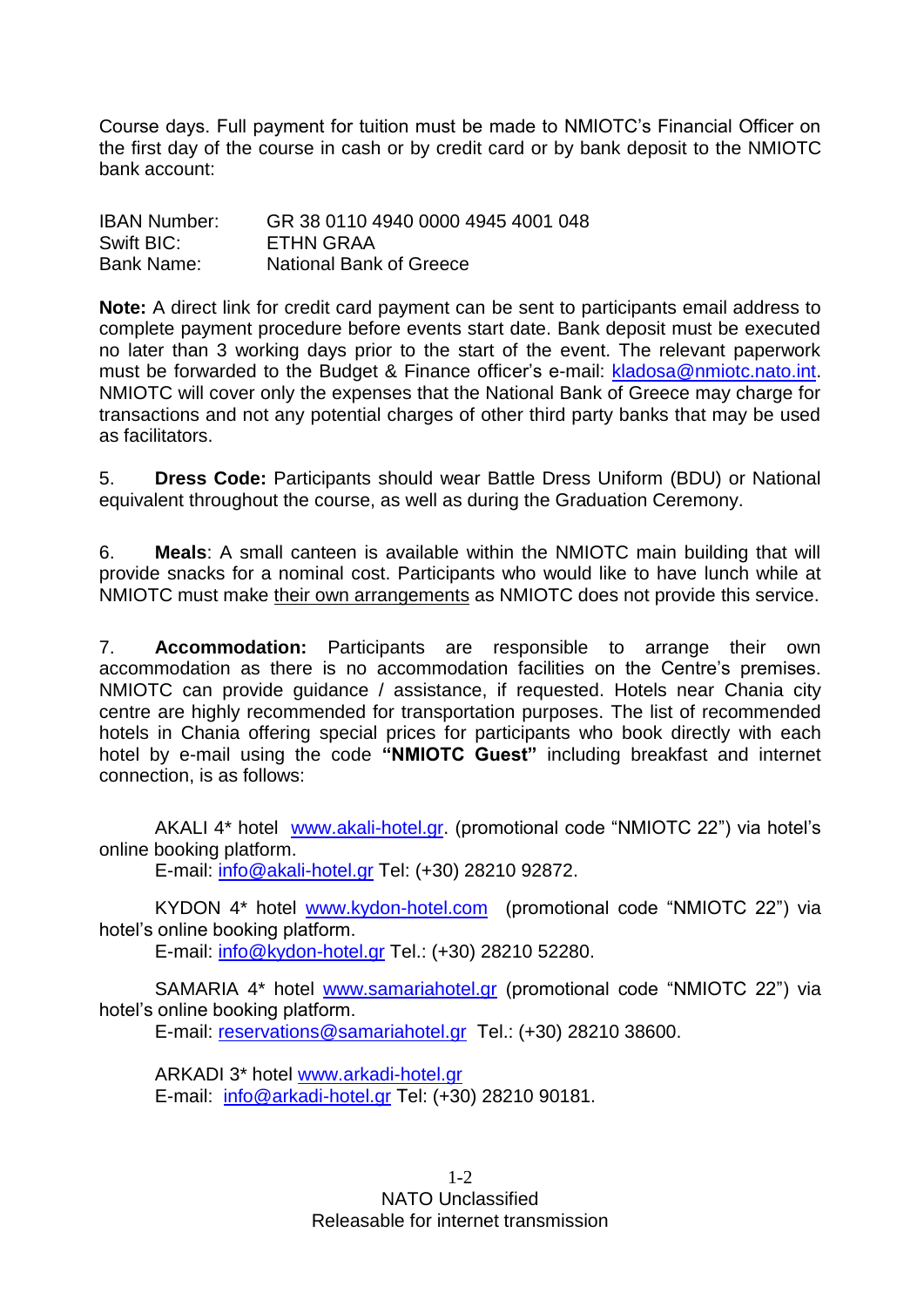KRITI 3\* hotel, www.kriti-hotel.gr , E-mail: info@kriti-hotel.gr, Tel. +302821051881

PORTO VENEZIANO 3\* hotel [www.portoveneziano.gr.](http://www.portoveneziano.gr/) E-mail: [hotel@portoveneziano.gr](mailto:hotel@portoveneziano.gr) Tel: +30 28210 27100.

ROYAL SUN 3\* hotel [www.royalsunhotel.com](http://www.royalsunhotel.com/). E-mail: [hotelroyalsun@gmail.com](mailto:hotelroyalsun@gmail.com) Τel: [\(+30\) 28210 4](tel:%2B30%202821038600)6363.

8. **Arrival and Departure:**. Participants should plan to fly to Chania International airport (airport code: CHQ) and are responsible for their own transportation from / to the Airport during arrival / departure. Transportation from Chania Airport to the city centre is available as follows:

- a. By bus: The bus stop is located outside the terminal and the ticket cost is 2,50 €. For further information and detailed timetables, visit the following link: <https://e-ktel.com/en/services/dromologia>
- b. By taxi from the airport directly to Chania city center, 24/7, approx. 25,00€
- c. Additionally, there are several rental car agencies at the airport. Rental car agencies that offer special prices for NMIOTC guests are as follows:
	- Gelasakis Car Rental: E-mail [cars@stc.gr](mailto:cars@stc.gr), [www.rentacar-chania.gr](http://www.rentacar-chania.gr/), tel. +30 28210 89065.
	- Spa Tours & Cars Enterprises: E-mail [info@spatours.gr](mailto:info@spatours.gr), [www.spatours.gr](http://www.spatours.gr/), tel. +30 28210 57444.

9. **Transportation:** Transportation will be provided on a daily basis from Chania city centre pick-up points (Akali, Samaria, Kydon, Kriti and Royal Sun at Acrotiriou st.) to NMIOTC and back during the course.

10. **Medical service:** Trainees are required to have a valid health insurance according to their respective national standards. Trainees from the EU Member States are required to possess a valid European Health Insurance Card. NMIOTC ensures first aid during training, providing emergency transportation to the Naval Hospital of Crete if needed. NMIOTC does not cover trainees' expenses for medical treatments and the settlement of medical bills is a patient/national responsibility.

11. **COVID 19 awareness**: Please take under consideration that due to the current COVID-19 situation and the undertaken preventive and protective measures, the conduct of the course is considered, feasible. Furthermore NMIOTC is ready to welcome participants to NMIOTC's events according to the new travel rules as described in details in the governmental site<https://travel.gov.gr/#/> (protocol for arrivals in Greece).

**Note**: It is advised the participants to take into account any further travel restrictions and rules from intermediate countries that they will travel through.